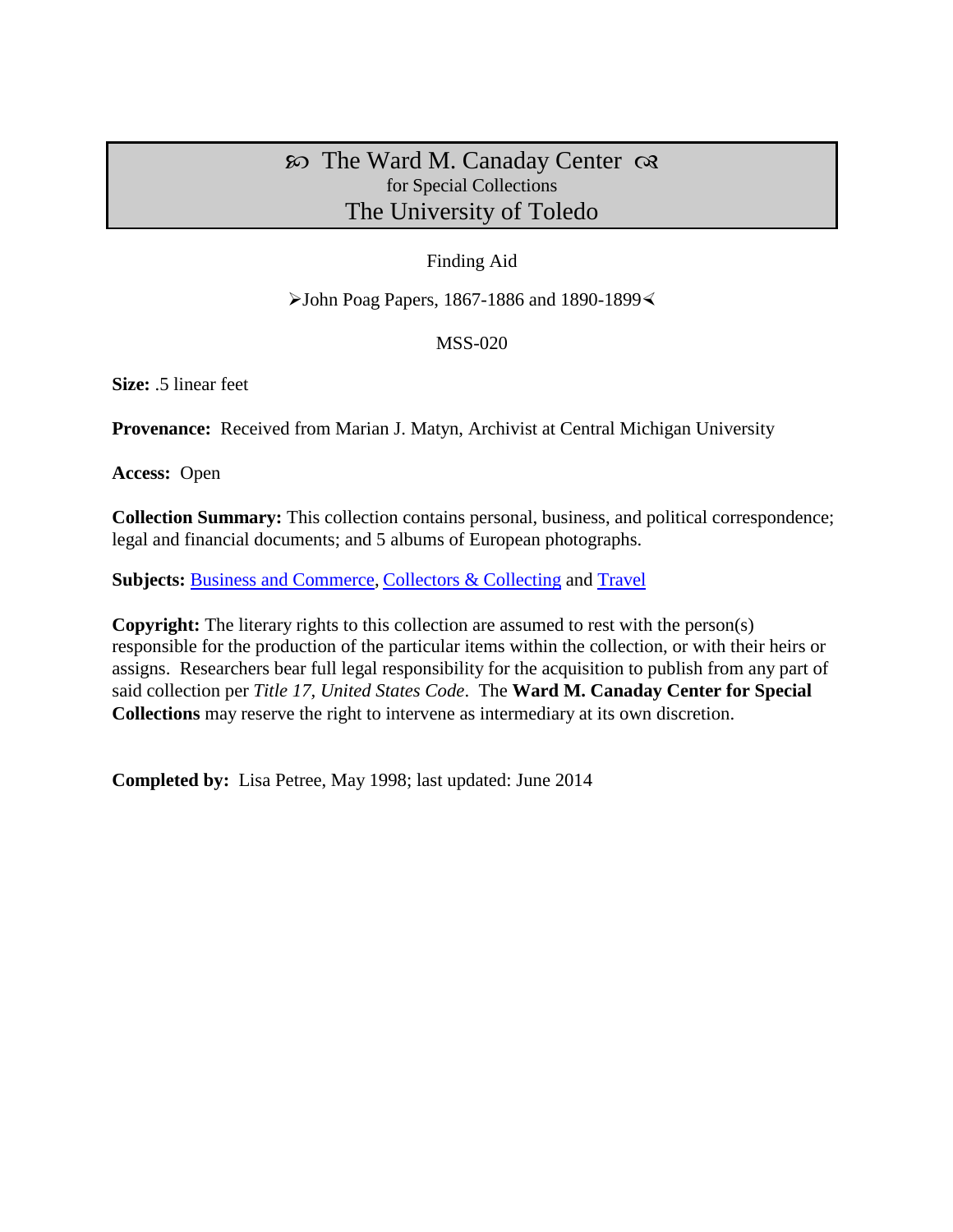### **Biographical Sketch**

John Poag, born ca. 1860, was the son of John Poag, a pioneer, Toledo merchant, banker, and real estate investor. The elder Poag died in 1867 and John Jr. became heir to a large estate.

The younger Poag became the ward of Morrison R. Waite of Toledo, Chief Justice of the Supreme Court of Ohio. Waite was the attorney in an arbitration case in Geneva, Switzerland and Poag accompanied him to Europe in 1880. An article in the Toledo Daily Blade, February 3, 1914 reported he was still a minor at the time. Regardless, Waite assisted Poag in forming a collection of bric-a-brac, tapestries, paintings, old prints and books.

John Poag, Jr., was a lawyer in Toledo who later became an importer and breeder of thoroughbred St. Bernards. His business was known as "The Poag Kennels". Watch, the famous stud and show dog, dubbed "King of the St. Bernards", made his proprietor renowned amongst breeders everywhere. Much of Poag's business correspondence from 1890-1898 consisted of letters detailing dog sales/breeding and racing horses. He was also a member of the American Trotting Association.

He died in Toledo ca. 1899 and bequeathed his collection to his close friend and roommate of nine years, W.H. Tucker whom he had met in law school. Dr. Tucker, president of the directorate of Toledo University, donated part of the Poag collection to the university's school of art. The paintings and valuable art works were displayed in the gallery so both students and the public could enjoy them.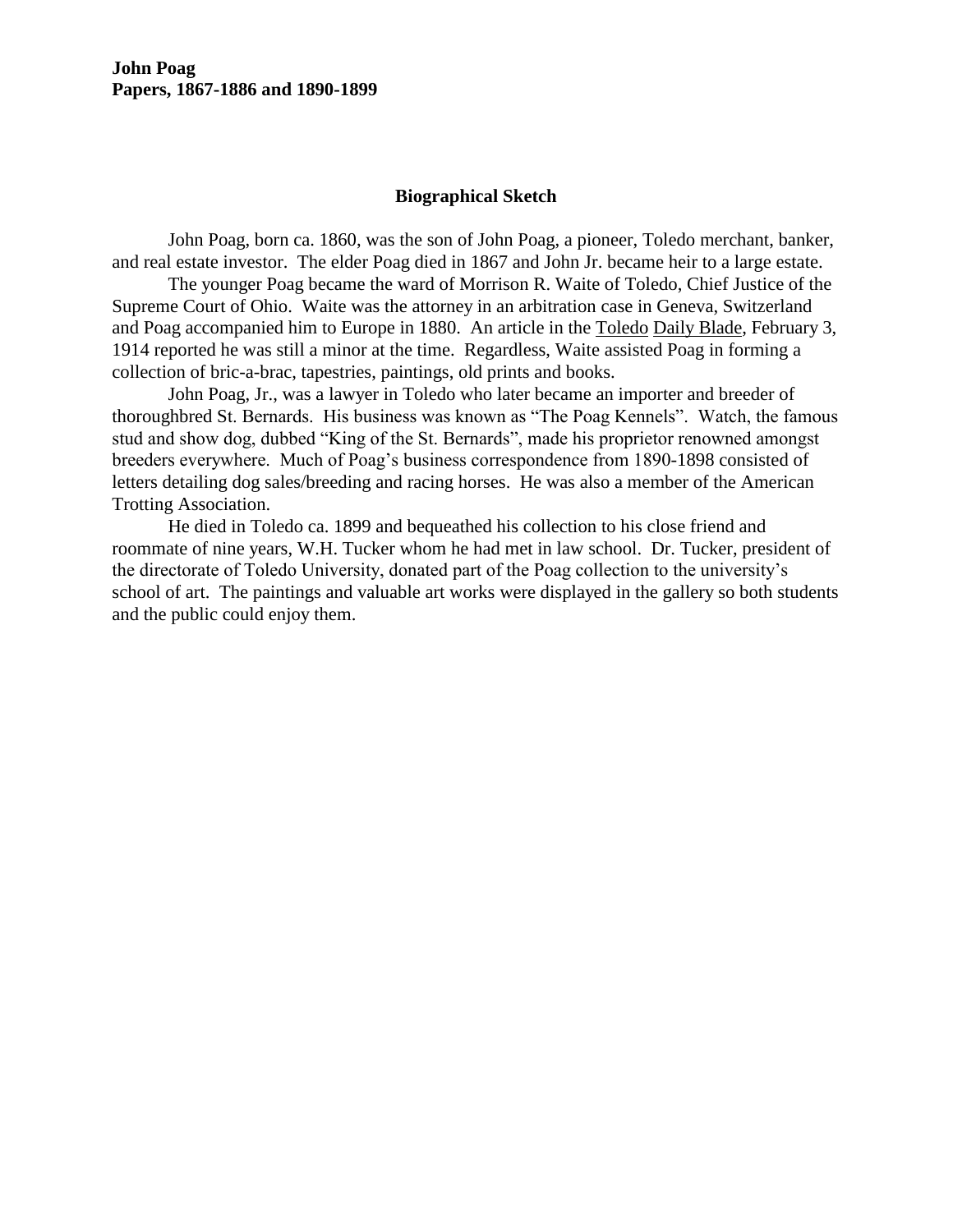### **Scope and Content Note**

This collection, aside from the library accession book, consists of five albums of European photographs. The photographs date from approximately 1860 to 1880. They are commercial albumen prints and were purchased primarily in France, Italy, Germany, and England. Two of the albums are each embossed with the inscriptions "Italie" and "Rome". The photographs in these volumes are primarily Italian objects i.e., classical statues and ruins; paintings in museums; landscapes; and buildings. The other three albums contain cartes-devisite and cabinet photographs of well-known individuals of all periods, as well as photographs of art works and buildings, some of them in Germany. Most of the portraits were bought in Paris galleries and a majority of them, as a consequence, represent French politicians, soldiers, royalty, writers, artists, and courtiers. Other nationalities, however, are also represented.

Poag's library accession book reflects a collecting interest in history, the classics, biography, travel, novels, poetry, and art. It might be useful in studying reading tastes of well-todo Midwesterners in the  $19<sup>th</sup>$  century.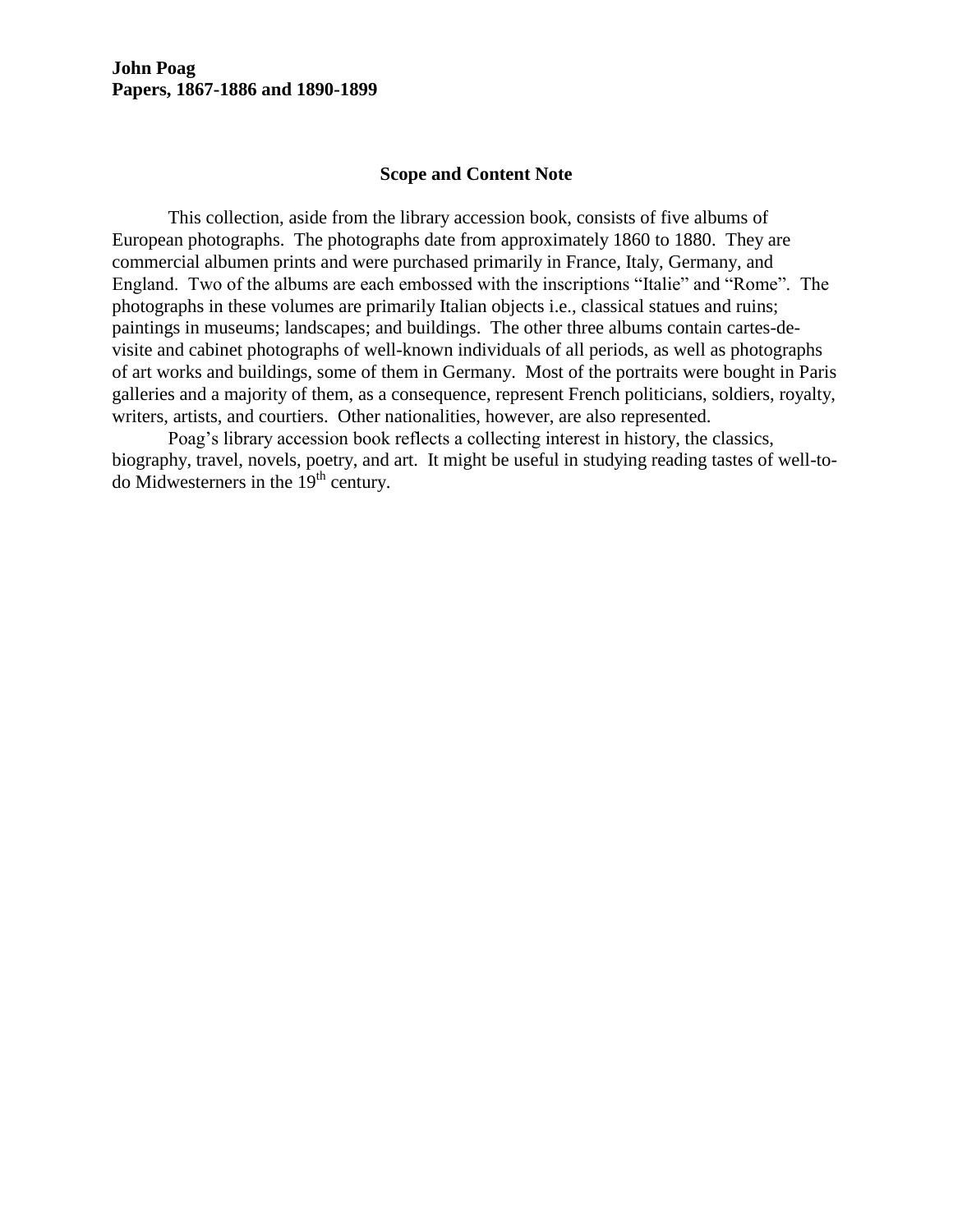### **Series List**

#### **S1 Correspondence**

1875-1878, 1880-1884 and 1890-1898 Arranged chronologically

Personal correspondence, from 1875-1876, to John Jr. from his friend in the military academy at West Point, Harry D. Waite. Also included are letters from friends Z.T. Griffen of Chicago, Illinois (1877-1878) and Lida P. and Dan (D.J.) Caine of Toledo (1880-1884). Business letters between the years 1890-1898 chronicle dog sales and breeding at the Poag Kennels in Toledo as well as Poag's involvement with race horses and membership in the American Trotting Association. In addition, there are two letters on politics dated Oct. 18, 1880 and Jan. 16, 1884 respectively.

#### **S2 Legal and Financial Documents**

### 1867-1893

Arranged by type and chronologically

Several mortgages from 1867 and 1877 can be found in this series. Also included are a document related to dog breeding, proceedings of a meeting, a bank book, a group of receipts for various transactions and a library accession ledger for Poag's personal collection of books.

### **S3 Photographs**

### ca. 1860-1880

Arranged by subject (creator arrangement)

This series, aside from John Poag's library accession book, consists of five albums of European photographs. Three of the five books have pictures of famous landmarks particularly monuments, cathedrals and castles as well as portraits of famous individuals throughout history e.g., Pascal, Mozart and Napoleon. The remaining two albums, one embossed with the inscription "Italie" and the other "Rome", show classical Italian ruins, statues and well-known paintings. Photographs of Herculaneum and Pompeii, busts of Psyche, Christopher Columbus, Marco Aurelio and Michaelangelo's "Last Judgement" in the Sistine Chapel encompass but a minute portion of this broad-spectrumed collection.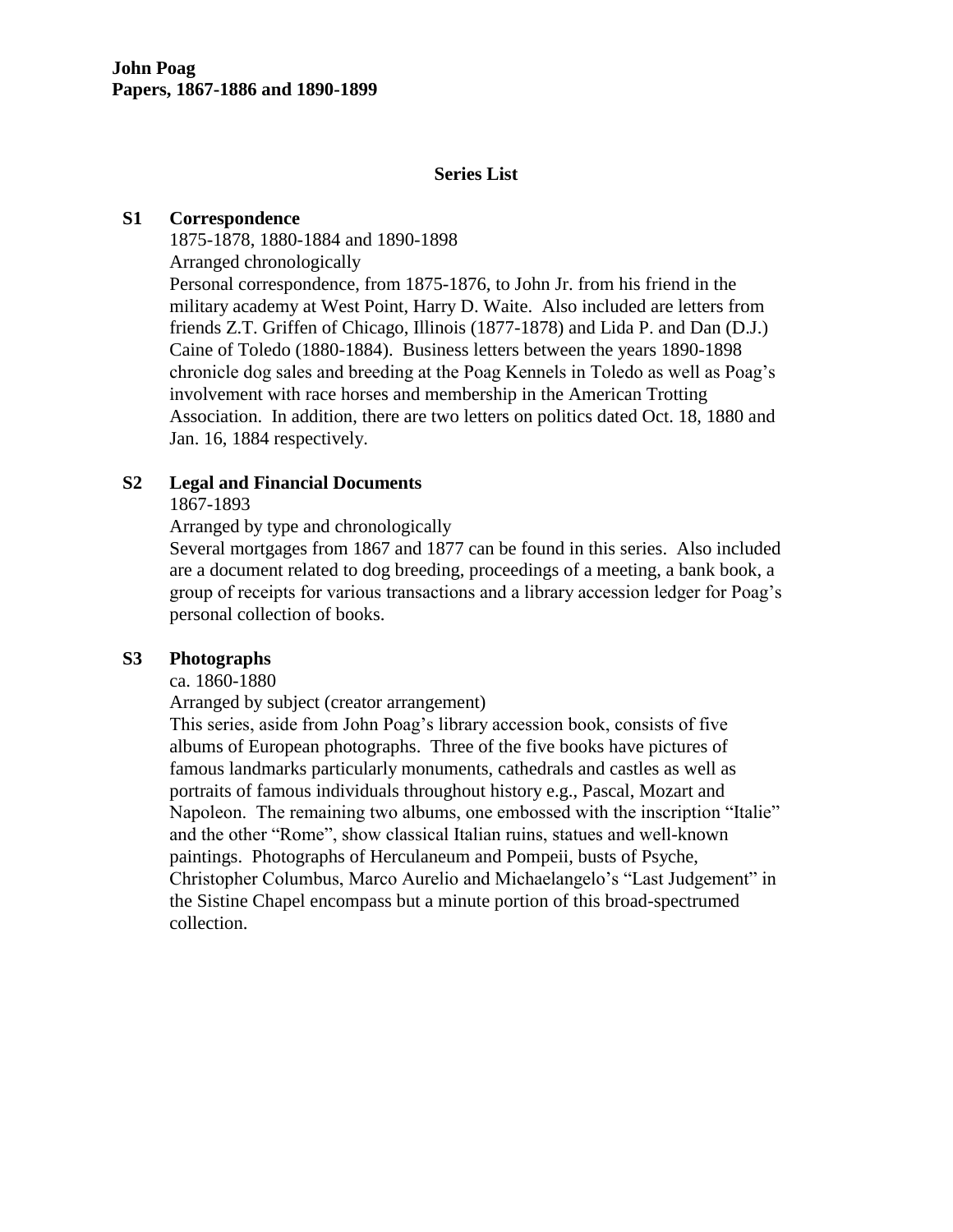# **Folder List**

| box            | <b>Folder</b>  | <b>Folder Title</b>                                                          |
|----------------|----------------|------------------------------------------------------------------------------|
|                |                | <b>S1. Correspondence</b>                                                    |
| $\mathbf{1}$   | $\mathbf{1}$   | 1871-1874                                                                    |
|                | $\overline{2}$ | 1875-1878                                                                    |
|                | 3              | 1880                                                                         |
|                | $\overline{4}$ | Jan. 1881-Aug. 1881                                                          |
|                | 5              | Sept. 1881-Dec. 1886                                                         |
|                | 6              | Jan. 1890-Dec. 1890                                                          |
|                | 7              | Jan. 1891                                                                    |
|                | 8              | Feb. 1891                                                                    |
|                | 9              | March 1891                                                                   |
|                | 10             | April 1891                                                                   |
|                | 11             | May 1891                                                                     |
|                | 12             | June 1891                                                                    |
|                | 13             | <b>July 1891</b>                                                             |
|                | 14             | Aug. 1891-Sept. 1891                                                         |
|                | 15             | Oct. 1891-Dec. 1891                                                          |
|                | 16             | Jan. 1892-May 1892                                                           |
|                | 17             | July 1892-Nov. 1892                                                          |
|                | 18             | Jan. 1893-April 1893                                                         |
| $\overline{2}$ | 19             | May 1893                                                                     |
|                | 20             | June 1893-Aug. 1893                                                          |
|                | 21             | Sept. 1893-Dec. 1893                                                         |
|                | 22             | 1894                                                                         |
|                | 23             | Aug. 1897-Nov. 1899                                                          |
|                | 24             | Partial & undated                                                            |
|                |                | <b>S2. Legal and Financial Documents</b>                                     |
|                | 25             | Mortgages, 1866 & 1867                                                       |
|                | 26             | Various, 1877, 1881, 1893-1894                                               |
|                | ν              | Library accession book                                                       |
|                |                | S3. Photographs                                                              |
| 3              |                | Loose Photographs                                                            |
|                |                | Sketch for Poag by William Whitlock, February 11, 1889<br>Photograph albums" |

- **^** "Italie"
- **^** "Rome"
- **^** Portrait albums (3 volumes)

2